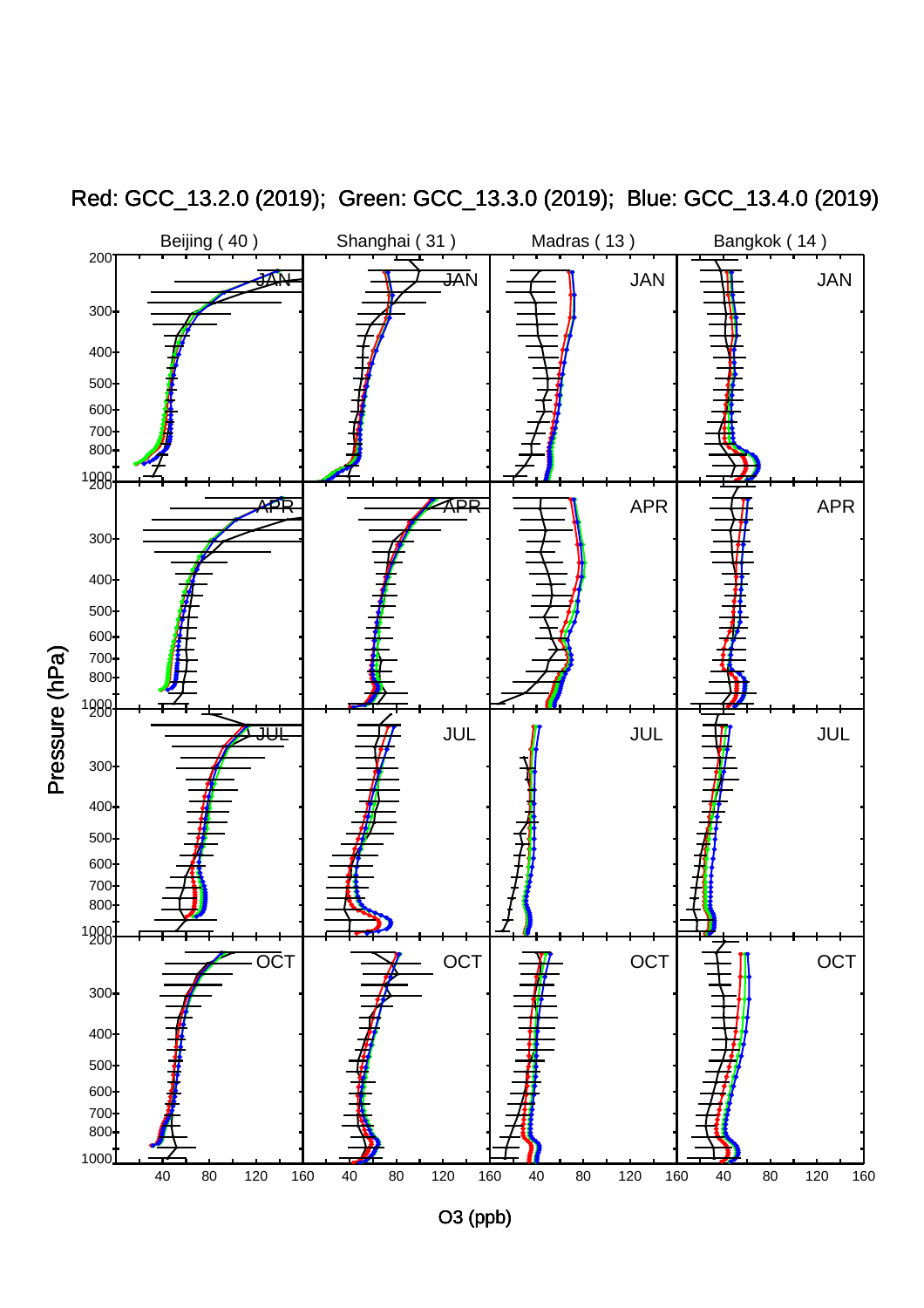

Red: GCC\_13.2.0 (2019); Green: GCC\_13.3.0 (2019); Blue: GCC\_13.4.0 (2019)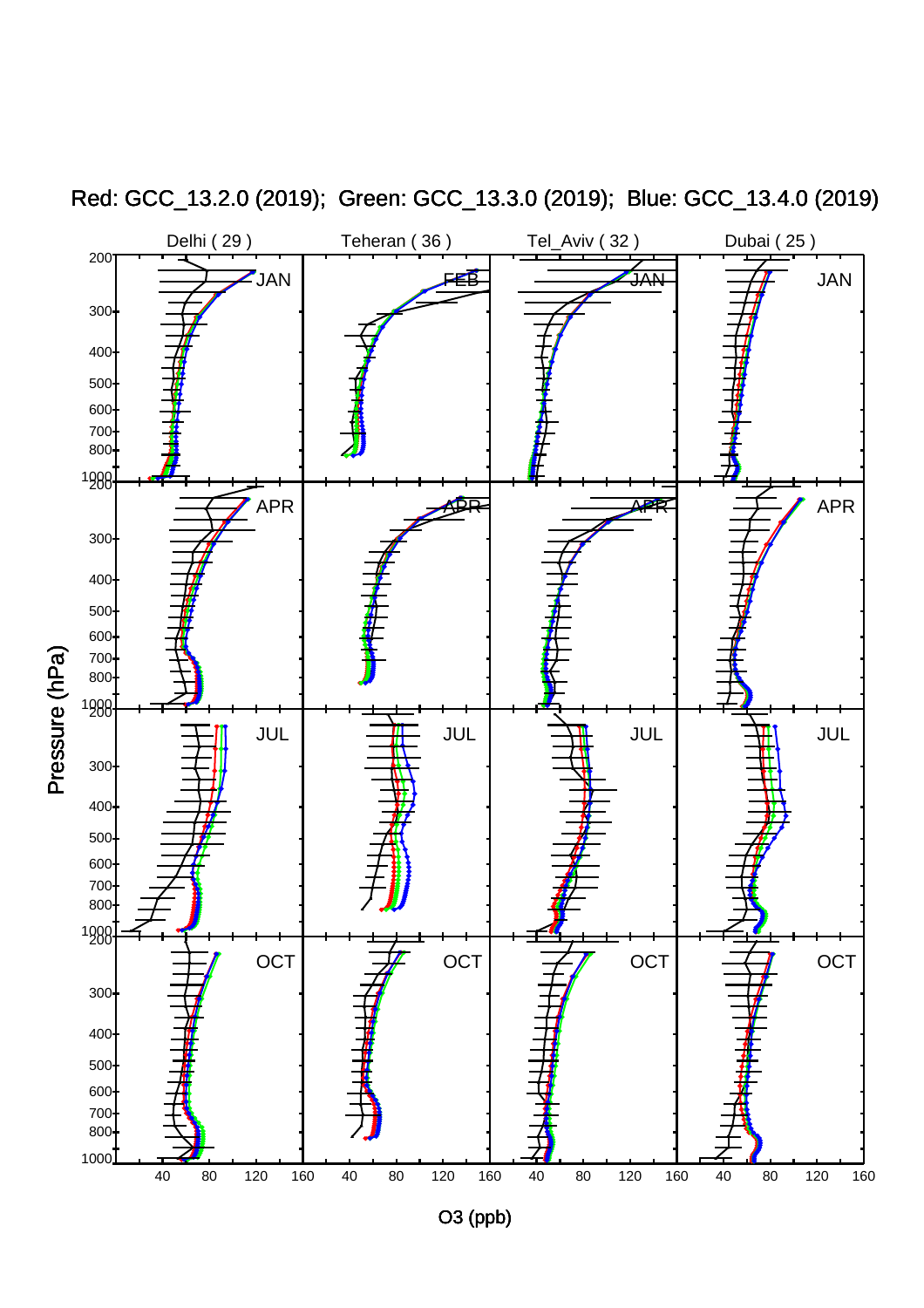

Red: GCC\_13.2.0 (2019); Green: GCC\_13.3.0 (2019); Blue: GCC\_13.4.0 (2019)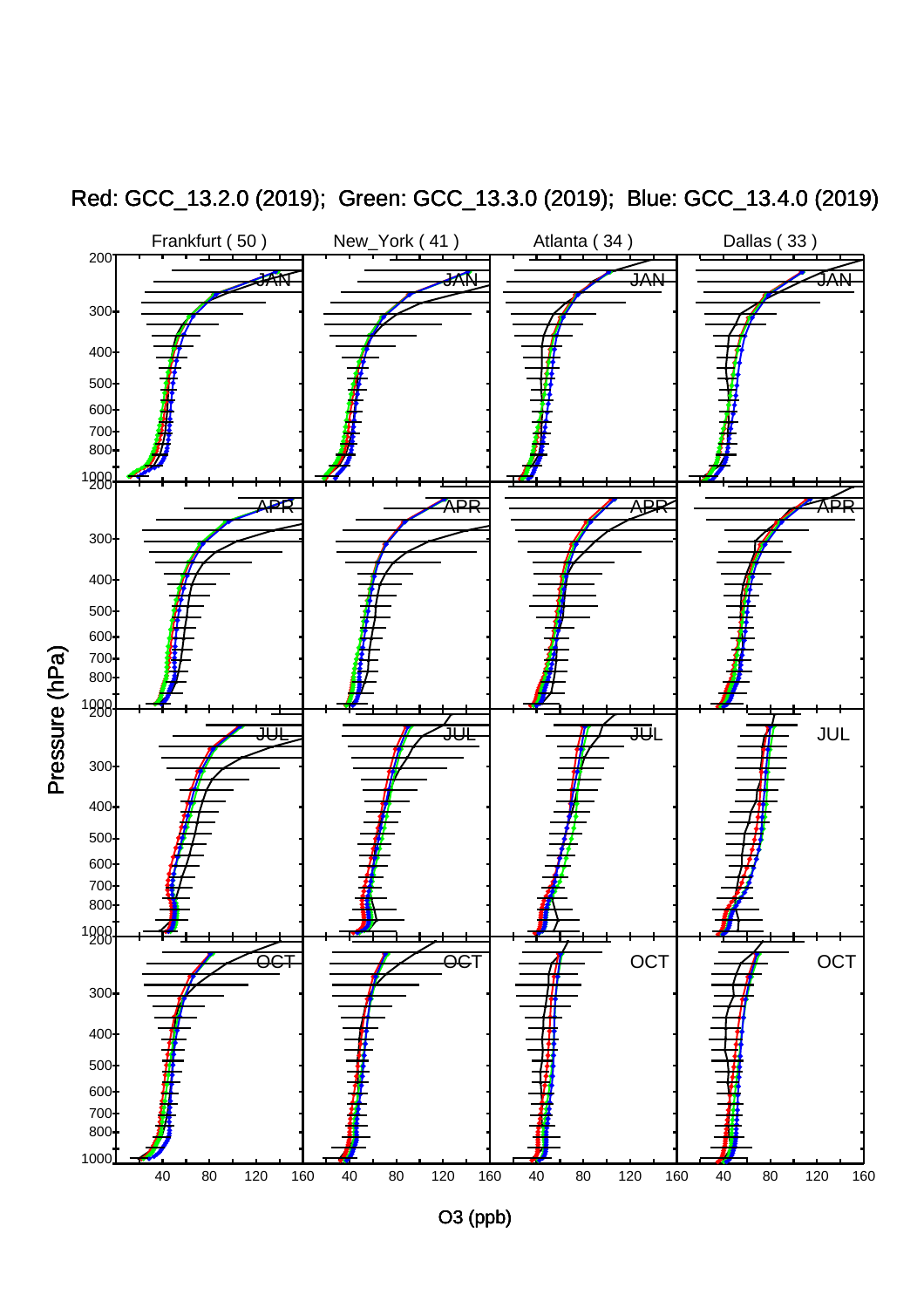

Red: GCC\_13.2.0 (2019); Green: GCC\_13.3.0 (2019); Blue: GCC\_13.4.0 (2019)